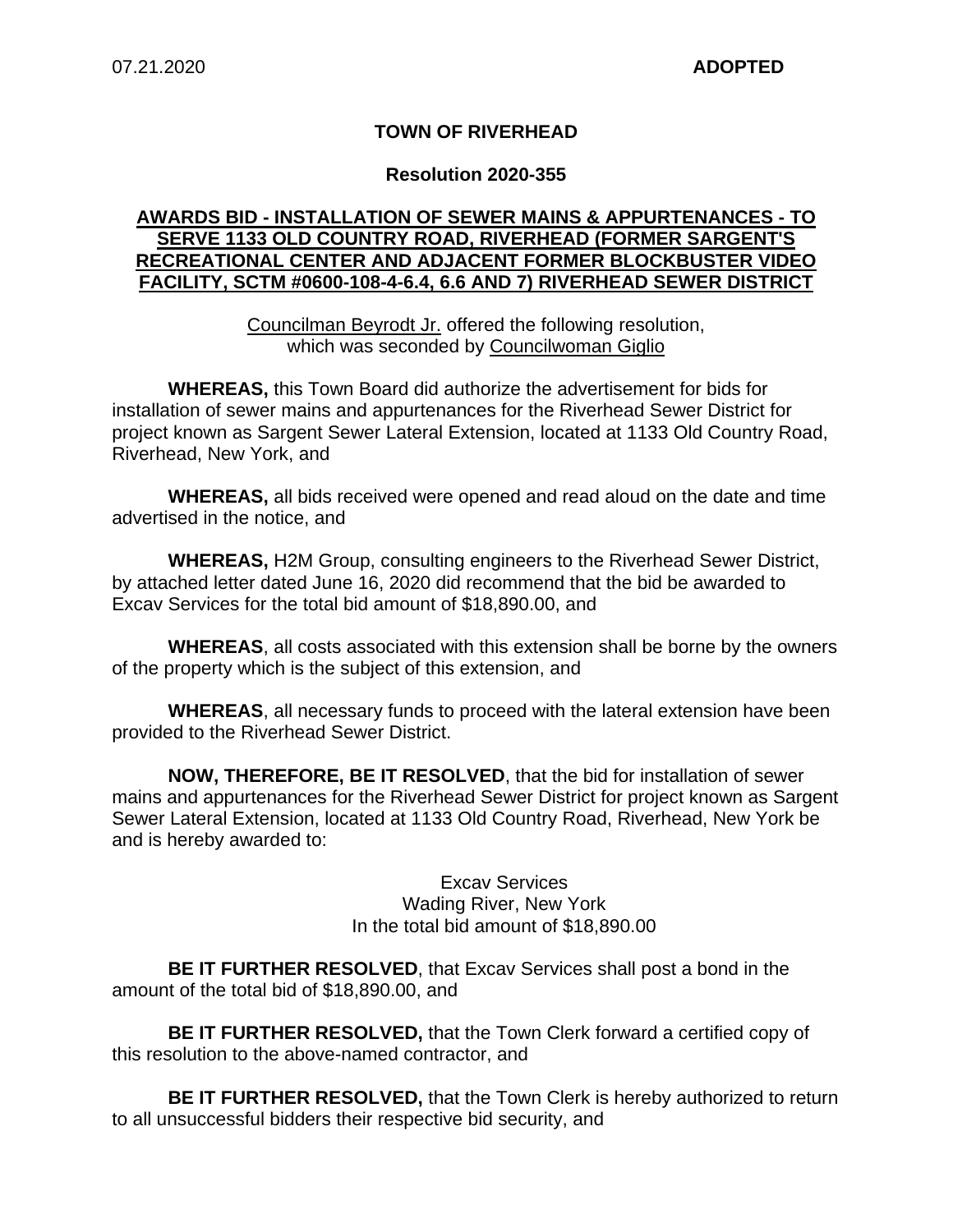**BE IT FURTHER RESOLVED,** that pursuant to this bid award, the Town Supervisor be and is hereby authorized to execute a contract with Excav Services, and

**BE IT FURTHER RESOLVED,** that upon completion of fully executed contracts and the filing of said contract with the Town Clerk, the Town Clerk is hereby authorized to release to the successful bidder the bidder's bid security, and be it further

**RESOLVED**, all Town Hall Departments may review and obtain a copy of this resolution from the electronic storage device and if needed, a certified copy of same may be obtained from the Office of the Town Clerk.

# **THE VOTE**

| <b>RESULT:</b> | <b>ADOPTED [UNANIMOUS]</b>                 |
|----------------|--------------------------------------------|
| <b>MOVER:</b>  | Frank Beyrodt Jr., Councilman              |
|                | <b>SECONDER:</b> Jodi Giglio, Councilwoman |
| AYES:          | Aguiar, Giglio, Hubbard, Kent, Beyrodt Jr. |